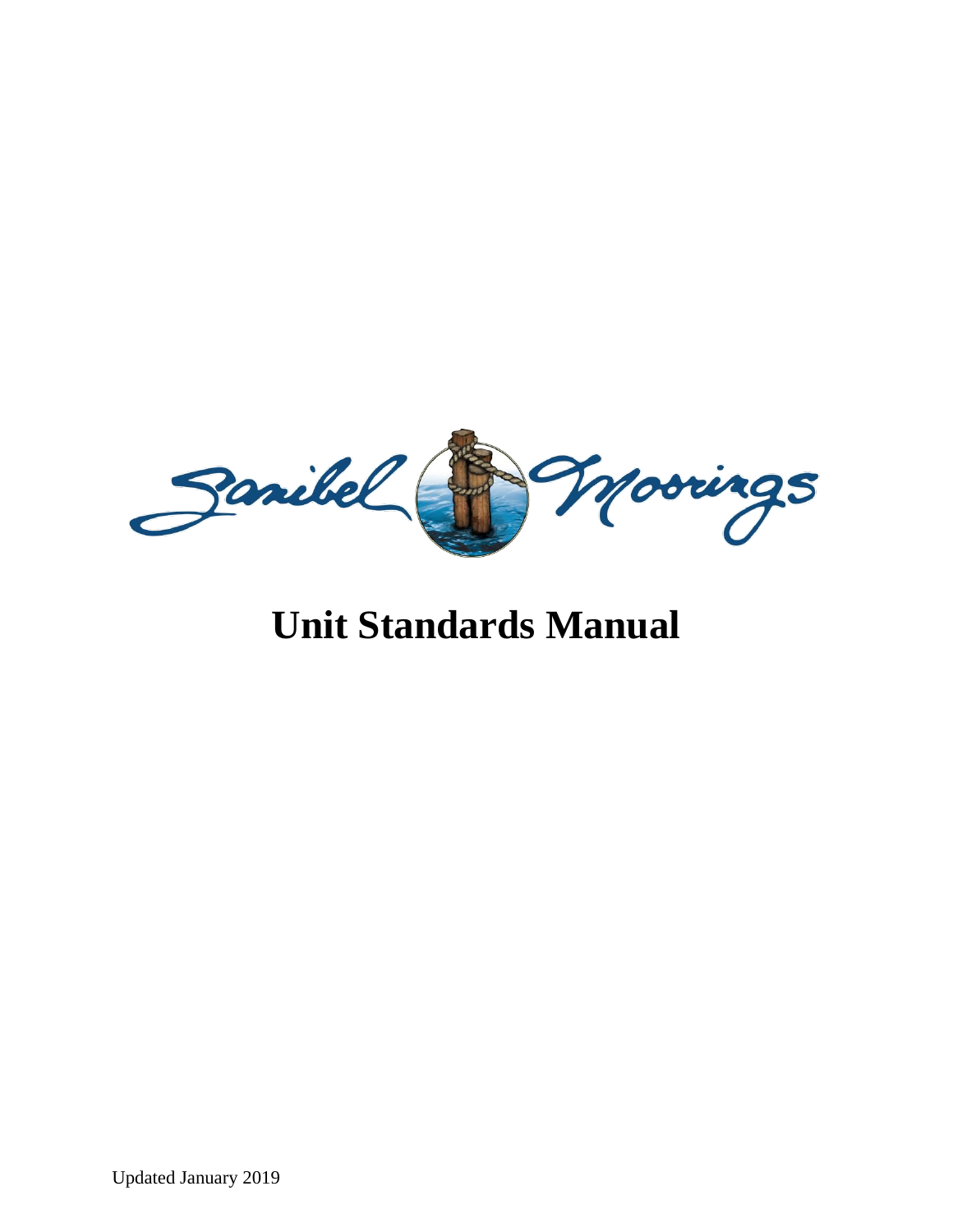

# **INTRODUCTION**

This Manual has been prepared for the Sanibel Moorings Condominium Association Owners in the Rental Program. The purpose for this manual is to explain the Unit Standards Program and define the standards required for participation in the Rental Program.

• Our continuing objective is to provide the highest quality Guest experience, including all accommodations, facilities, and services. To accomplish this objective, it is necessary to ensure that the units participating in the Rental Program meet or exceed the Minimum Furnishing Requirements as specified in this manual. In order to assist Owners in maintaining their units, we have prepared guidelines to be considered when purchasing and replacing items for a rental unit. Any remodeling work must meet the spirit and intent of the Sanibel Moorings By-Laws and approved by management prior to commencement. Based on our prior experience, and with the Owner's budget in mind, these specifications are formulated to suggest the quality necessary to withstand a heavy rental environment. Every effort has been made to be fair and consistent with our by-laws.

# **INTERIOR AND UPDATE PROCESS**

Sanibel Moorings has chosen the AAA Lodging Requirements and Rating Guidelines as a basis for specifications. This decision is based on the common goal of *"helping travelers select accommodations that will effectively meet their needs and expectations.*" Sanibel Moorings has achieved a  $\leftrightarrow \bullet$  rating that is defined as: "*Distinguished, multifaceted with enhanced physical attributes, amenities and guest comforts. Offers an obvious degree of comfort with significant enhancements to materials and design."* All rental units must maintain this overall rating on an individual basis for continuing participation.

Owners are encouraged to take an active role in the refurbishing and updating of their units. We recommend that each Owner carefully evaluate his or her unit for an updated and fresh appearance. A continuous, consistent refurbishing program is essential in providing quality accommodations for our Guests.

It is important to note that management recognizes that each Owner's personal taste, style, and color is very individual and is essential to maintain the unique style of the Sanibel Moorings property. This individuality must remain consistent with the guidelines set forth.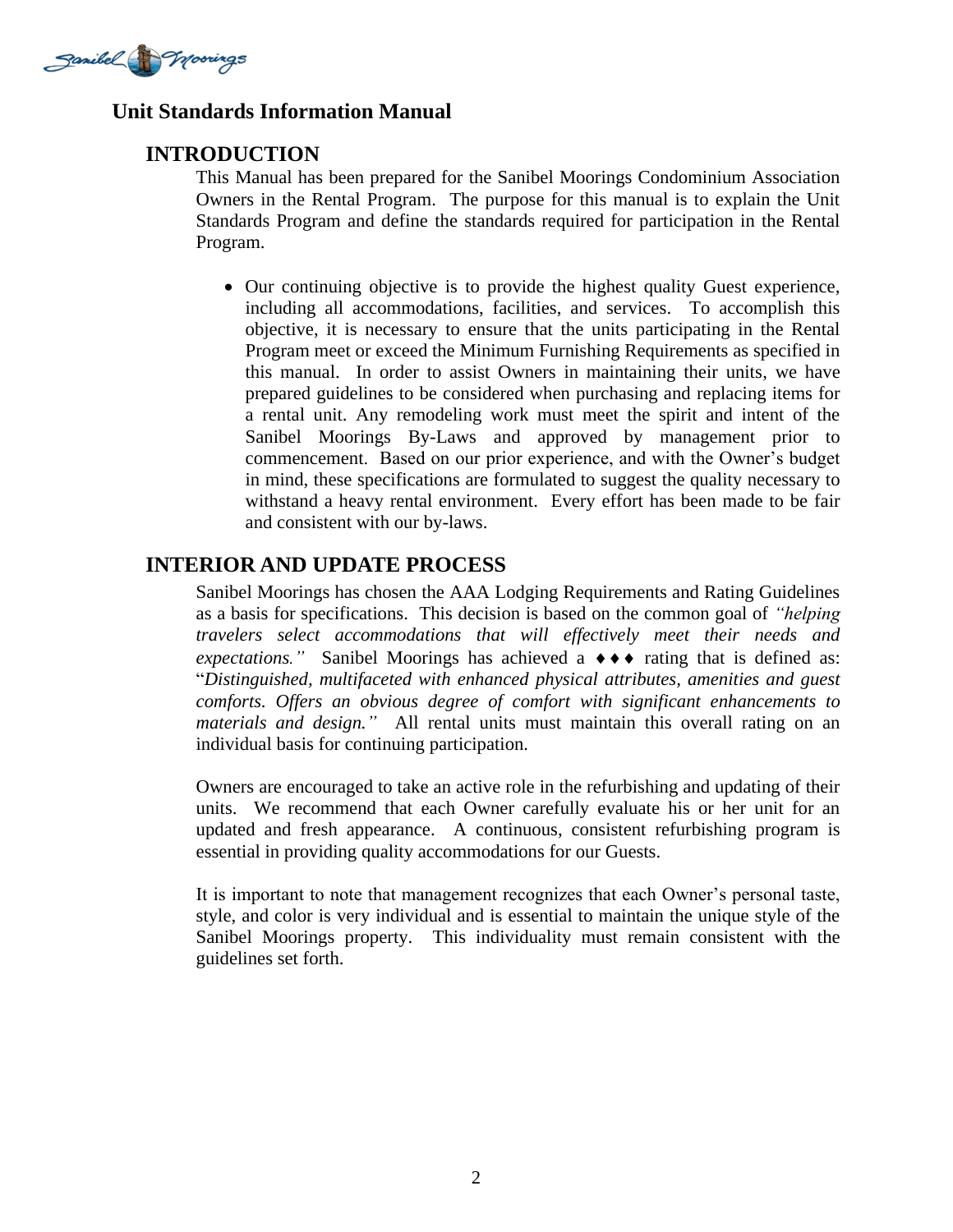

## **Unit Survey (Inspection):**

Thorough unit surveys (inspections) are performed annually or as necessary based on Guest Comments. The General Manager, Assistant Manager and members of the Board of Directors perform these inspections.

A survey form is prepared for each unit participating in the rental program. The survey form lists the unit number, date the survey was conducted and the Overall Unit Rating. Following is the list of categories that the ratings are based on:

- Unit First Impression
- Appliances
- Cabinetry/Countertops
- Electronics
- Flooring
- Furnishings
- Lighting/Ceiling Fans
- Plumbing Fixtures
- Bedspreads/Window Treatments
- Walls/Wall Hangings

Comments are written regarding the condition of the above items per room with recommendations and/or suggestions in keeping the unit up to the desired status for participation in the Rental Program.

A copy of the unit survey will be sent to each owner. The General Manager and/or Assistant Manager will be happy to discuss the survey and/or any need for enhancing the interior of the Unit to meet minimum guidelines. The General Manager and/or Assistant Manager will help in recommending contractors and/or vendors, obtaining price quotes and the scheduling of services. Sanibel Moorings has been able to arrange with various vendors and retailers for special pricing for our owners to assist in maintaining the quality of our owners' investments and the condition of our rental accommodations.

## **Unit Ratings:**

There are four ratings used to let the owner know where their unit stands regarding participation in the Rental Program.

- **Superior** indicates that the unit provides an upscale level of quality and comfort with first-class attributes.
- **Above Standard** indicates that the unit offers an enhanced level of quality and comfort with marked upgrades. An Above Standard rated unit will be rented after the Superior rated units.
- **Standard** indicates that the unit has a modest level of quality and comfort with average attributes. A Standard rated unit will be rented after the Superior and Above Standard rated units.
- **Below Standard** indicates that the unit does not meet the level of quality, comfort and basic requirements for participation in the Rental Program. Improvements must be made within 90 days of notification for the unit to remain in the Rental Program.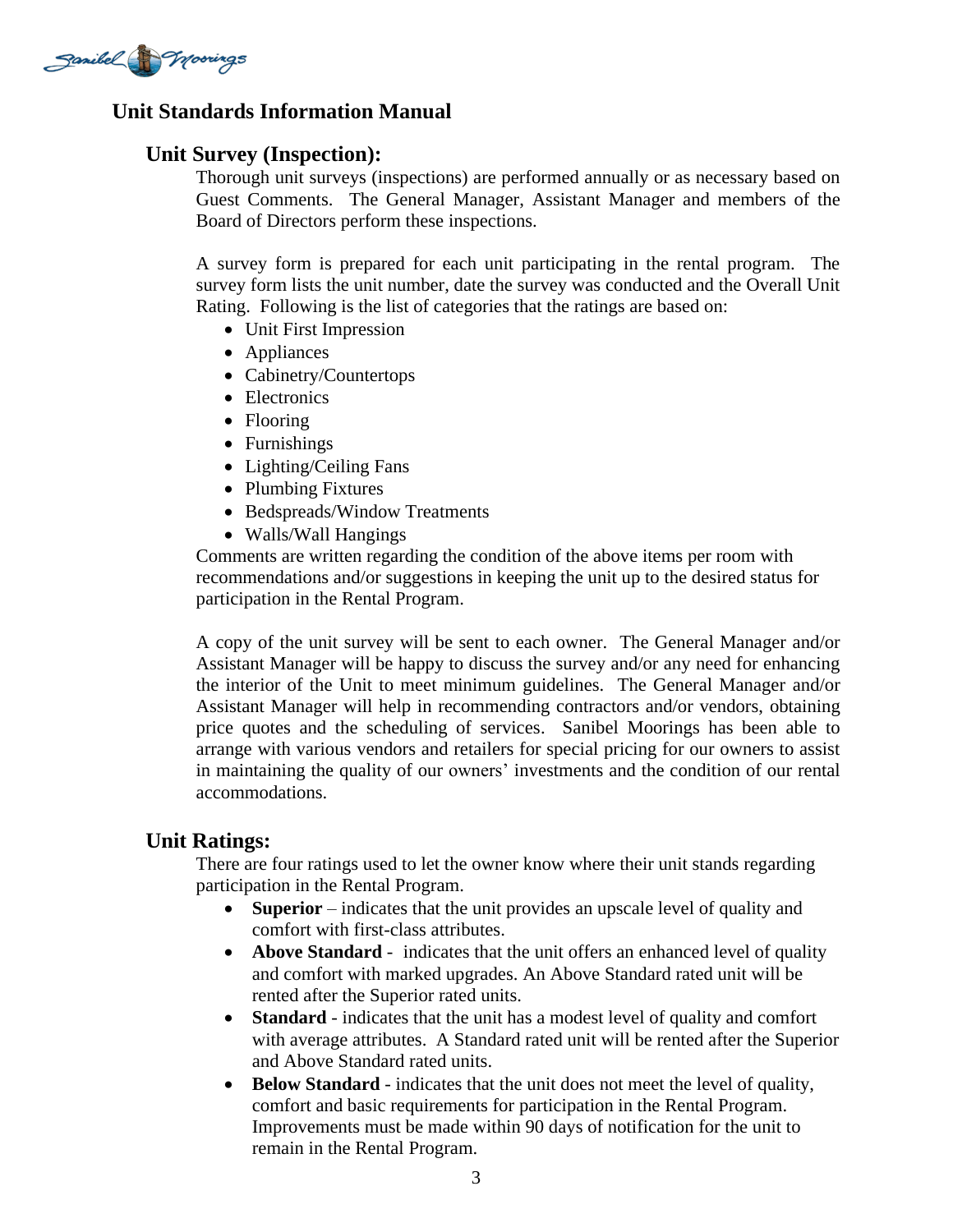

# **Unit Ratings Continued:**

• **Inferior** - indicates that there are significant areas in the unit that are not providing an acceptable reflection for our property. Because of this rating, the unit will not be available in the rental pool until the unit has been brought up to a "standard" rating or higher.

# **Standards and Compliance:**

In the case of a unit receiving a Below Standard rating, the Owner will be given 90 days to correct the deficiencies in the Unit, achieve a standard rating or higher and to inform the General Manager and/or the Assistant Manager that they have been accomplished. Failure to do so will result in exclusion from the Rental Program.

The Unit will be inspected at the end of the 90-day period. Should no attempt be evident that steps have been taken to correct the deficiencies, the Unit will be excluded from the Rental Program and the Owner so notified by registered or certified mail. It will then be the Owner's full responsibility to correct the deficiencies in order to be reinstated. Upon correction of all deficiencies and proper inspections by authorized personnel, the General Manager and/or the Assistant Manager will reinstate the Unit into the Rental Program.

In the case of a unit receiving an Inferior rating, the Unit is immediately excluded from the rental program until a Standard rating or higher is achieved.

# **THE UNIT INTERIOR**

## **General:**

## **1. Free Floor Space:**

Each room must have adequate space for the number of guests who may occupy the room. Meaning space provided for guests to move about the unit, the unit should have furniture proportionate to the size of the room and arranged in a way to allow ease of movement.

## **2. Security:**

## **a. Door-Primary Lock**

Each room door must be equipped with a primary door lock.

## **b. Door-Secondary Security Lock**

In addition to a primary lock, each room door to a common hall or to the exterior must have a secondary security device, which precludes opening from the outside by the room key or normal master key when locked by the guest from the inside.Deadbolt locks are preferred as secondary security devices. All sliding glass doors must have a secondary door lock.

## **c. View Port**

Each room door must be equipped with a view port.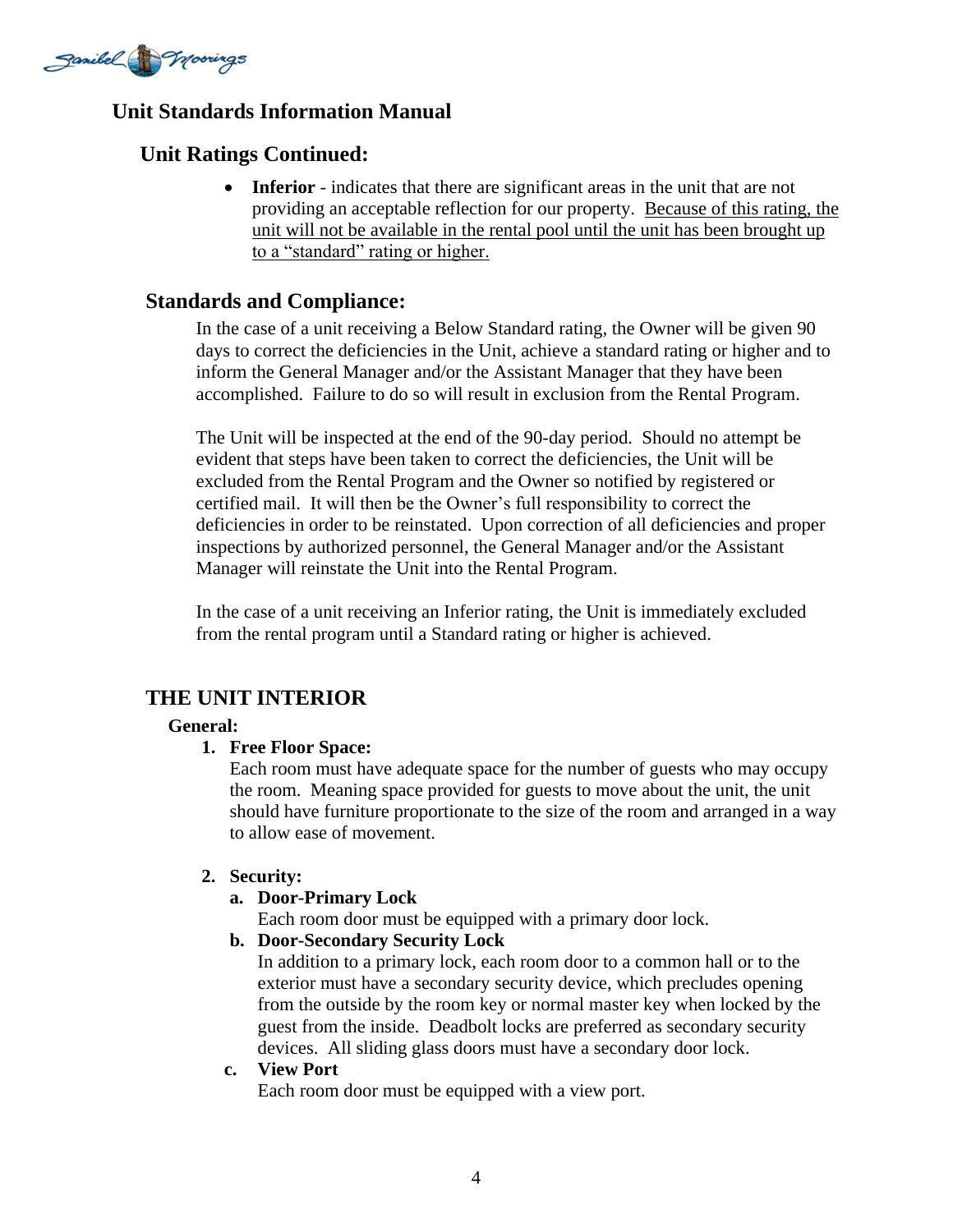

# **THE UNIT INTERIOR CONTUNUED**

# **3. Decor:**

Each room must have décor using upscale materials, design and/or function that provides an obvious degree of comfort.

For ease in cleaning and maintaining the rental unit, it is recommended that all interior painted surfaces be of washable type paints.

#### **4. Privacy:**

Each guestroom must be equipped with adequate shades, drapes, or blinds to cover all windows or other glass areas to provide the guest with privacy.

# **FURNISHING REQUIREMENTS:**

Sanibel Moorings uses the following basis as taken from the AAA Lodging Requirements and Diamond Rating Guidelines in inspecting its' units:

*Guestroom equipment must be good quality, consistent with current industry standards. Furthermore, this quality must be maintained while the equipment is in use. Outdated and mismatched equipment, even though it may remain functional, is disqualifying. Antique or rustic equipment will be acceptable only if it is in keeping with the over-all decor of the room and the establishment*

#### **A. Dining Room:**

- Coordinating dining room set to comfortably accommodate:
	- 4 people in a one-bedroom suite
		- 6 people in two- and three-bedroom suites
- Light fixture that is decorative and well coordinated for form and function that will provide a good level of overall illumination.
- At least one wall hanging that is well-coordinated providing distinctive or thematic appeal.
- Floor covering should be decorative of high grade of material. All flooring must be installed with a sound-proofing material approved by the Board of Directors as specified in the Condominium Documents.

## **B. Living Room**

- At least a 43" flat panel television with remote control that will allow multiple viewing angles. Cables and cords to be hidden from view as much as possible.
- DVD and/or Blu-Ray player.
- Sofa, loveseat and/or occasional chairs that are well-coordinated and provide an obvious degree of comfort. There should be enough furniture to comfortably seat:

2 to 4 people in a one-bedroom suite

4 to 6 people in a two- bedroom suite

6 to 8 people in a three-bedroom suite

- Adequate lighting well-positioned to provide a good level of illumination for multiple locations within the room.
- Good quality shades, drapes or blinds to cover all windows to provide privacy.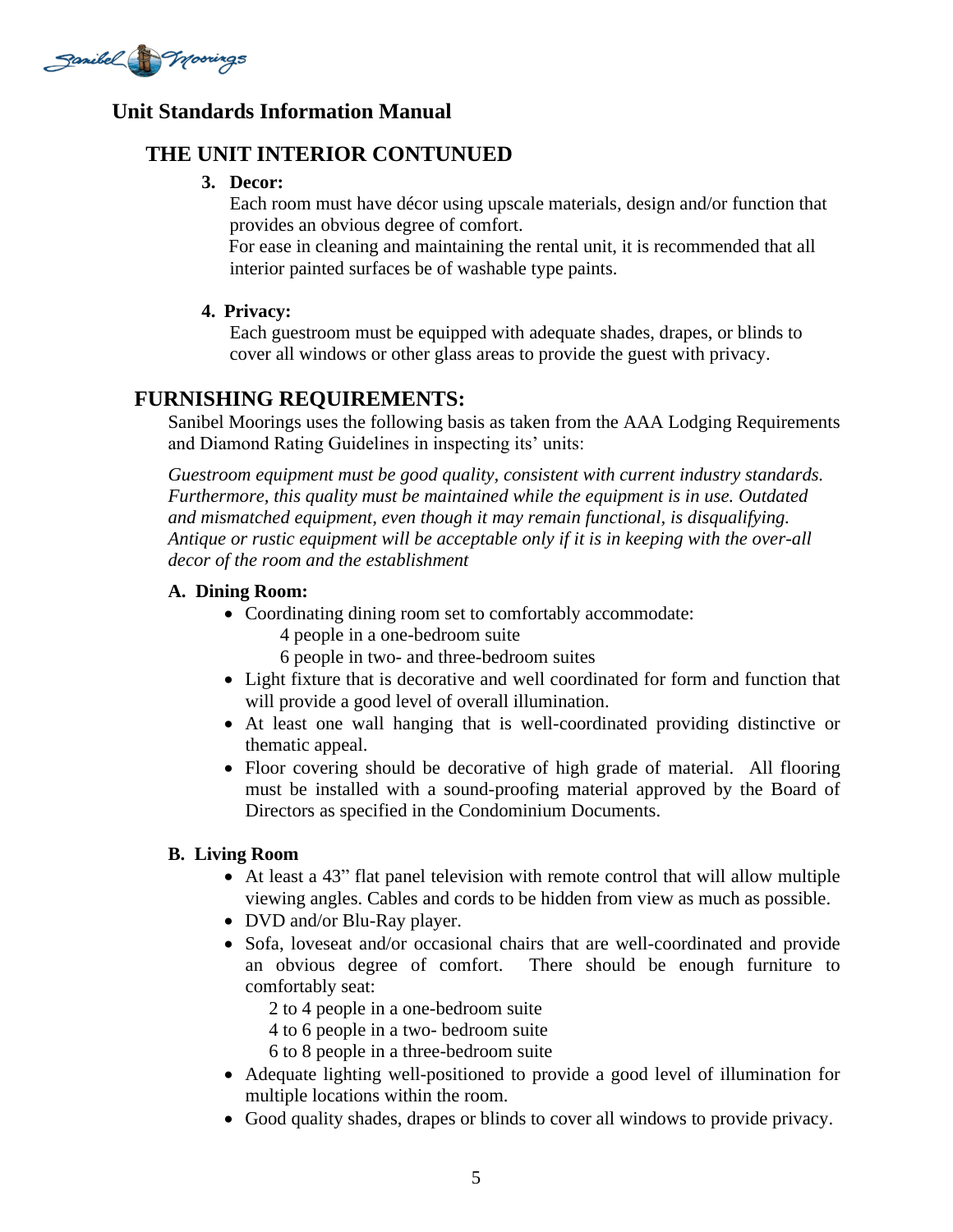

- Well-coordinated wall hangings of good quality and providing distinctive or thematic appeal.
- A cocktail table and two end tables. (One end table is acceptable in onebedroom units).
- Decorative, high grade carpeting with pad is required in all living rooms defined as a line between the front door and hallway entrance with latitude for offset for aesthetic reasons as specified in the Condominium Documents.

## **C. Master Bedroom**

- King bed with decorative headboard, good quality mattress with comfort enhancements (pillow top, foam padding, adjustable comfort level, etc.) and box spring.
- All bedding must be in good condition and free from soil or stain of any type. Each bed must be equipped with a mattress pad, bottom and a top sheet, pillow(s) and pillowcase(s), bed bug covers for both the mattress and box springs and a suitable bedspread or coverlet and bed skirt with three accent features (accent pillows/shams). A blanket must be provided for each bed.
- A nightstand must be located next to the bed with lighting to make reading comfortable for two people.
- A dresser with at least four drawers is required.
- A decorative or enhanced design mirror is required.
- Good quality shades, drapes or blinds to cover all windows to provide privacy.
- One sitting chair with arms.
- A good quality, multiple featured AM/FM clock radio with battery back up.
- At least a 32" flat panel television with remote control that will allow multiple viewing angles. Cables and cords are to be hidden from view as much as possible.
- DVD and/or Blu-Ray player
- Decorative, high grade carpeting with pad is required in all bedrooms as specified in the Condominium Documents.
- Wastebasket

# **D. Guest Bedroom**

- Full, queen or twin beds with decorative headboards, good quality mattress with comfort enhancements (pillow top, foam padding, adjustable comfort level, etc.) and box spring.
- All bedding must be in good condition and free from soil or stain of any type. Each bed must be equipped with a mattress pad, bottom and a top sheet, pillow(s) and pillowcase(s), and a suitable bedspread or coverlet and bed skirt with three accent features (accent pillows/shams). A blanket must be provided for each bed.
- A dresser with at least four drawers is required.
- A decorative or enhanced mirror is required.
- A nightstand located next to the bed with lighting to make reading comfortable.
- Good quality shades, drapes or blinds to cover all windows to provide privacy.
- A good quality, multiple featured AM/FM clock radio with battery back up.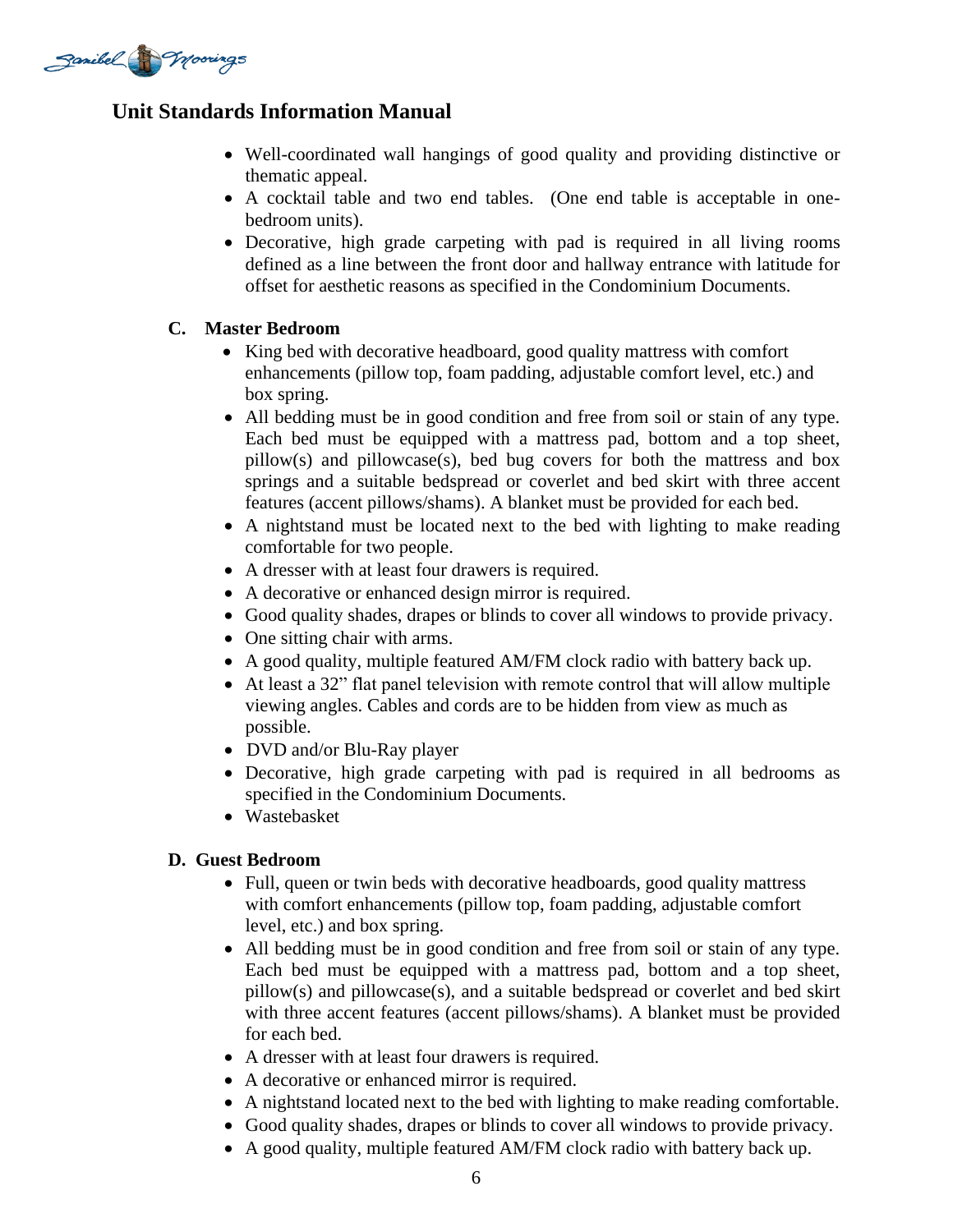

- If space permits, one sitting chair is recommended.
- Wastebasket
- Wall to wall carpeting is required in all bedrooms as specified in the Condominium Documents.

## **E. Third Bedroom**

Same as guest bedroom.

## **F. Porch**

- Quality table and at least four chairs.
- Ceramic tile flooring.

#### **G. Bathrooms**

Each bathroom must be equipped with the following upscale materials with increased functionality:

- •Counter/Shelf Space of at least 6' of decorative materials/design.
- •Mirror that is decoratively framed/designed at the sink.
- •Towel bars.
- Faucets and plumbing fixtures should be of decorative design, metal, untarnished finish with multiple features/settings.
- •Upgraded toilet, toilet seat and lid must be in good condition.
- •Tub/Shower made of decorative materials/design such as ceramic tile, cultured marble or granite.
- •Decorative, durable shower curtain and mildew proof liner with curved shower rod or lightweight glass door with aluminum frame.
- •Wastebasket
- Toilet bowl brush
- •Night light
- Wall mounted hair dryer
- •Decorative floor covering should be decorative of high grade of materials as specified in the Condominium Documents.

## **H. Kitchen**

#### **Cabinets:**

- Cabinets and inside shelving free of chips, scratches and marks.
- Upscale hinges and knobs that are tarnish and rust free.

#### **Countertops:**

•Countertops of made of decorative materials/design such as solid surface, granite, quartz.

#### **Appliances:**

- Microwave oven should be built-in type of high quality and features.
- Dishwasher should be of high quality, with enhanced features (e.g.-noise reduction, sanitize, etc.). Dishwasher and racks must be free of rust.
- Automatic coffee maker.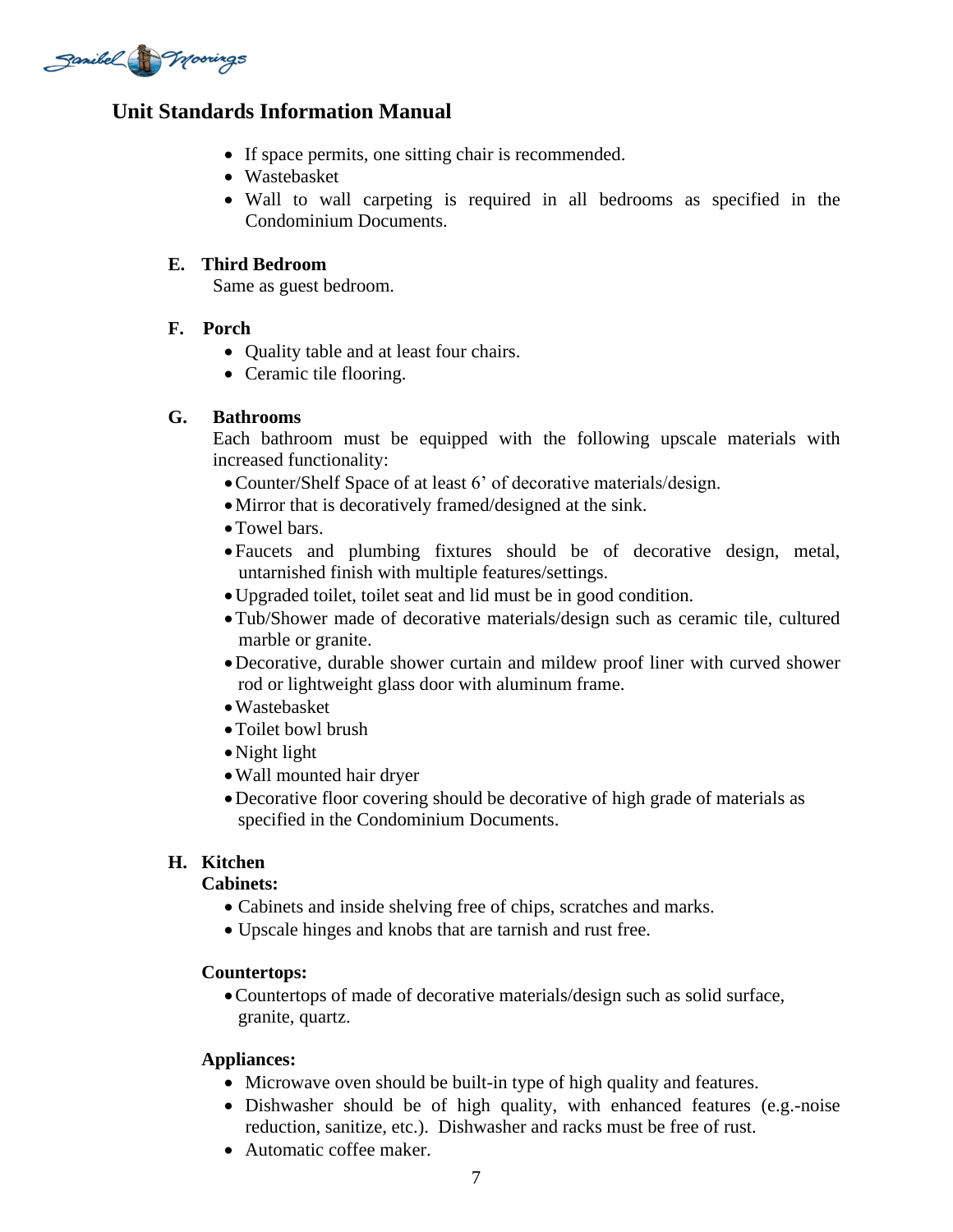

- Electric can opener
- Electric mixer
- Blender
- Toaster  $-2$  slice for one- and two-bedroom units, 4 slice for three-bedroom units.
- Refrigerator of high quality, design and features with icemaker
- Smooth top self-cleaning oven of high quality and features. Door and racks must be free of rust/tarnish.

#### **Dinnerware:**

Sanibel Moorings recommends that owners have a matched set of microwave safe dishes, complete with spares.

- 8 place settings for one-bedroom units.
- 12 place settings for two- and three-bedroom units.
- Cups and Saucers or Mugs
	- 4 for one-bedroom units
	- 8 for two- and three-bedroom units
- •Dinner plates
- Salad plates
- Soup/Cereal bowls
- 1 Large platter
- 2 Serving bowls
- 1 Creamer/Sugar set

#### **Silverware**

- 8 place settings for one-bedroom units.
- 12 place settings for two- and three-bedroom units.
- •Teaspoons
- Soup Spoons
- •Dinner Forks
- Salad Forks
- •Dinner Knives
- Steak Knives
- 2 Serving Spoons

#### **Knives (set of 6)**

- Butcher knives
- Paring knives

## **Glasses**

- 8 glasses
- 8 Wine glasses
- 8 Plastic, insulated tumblers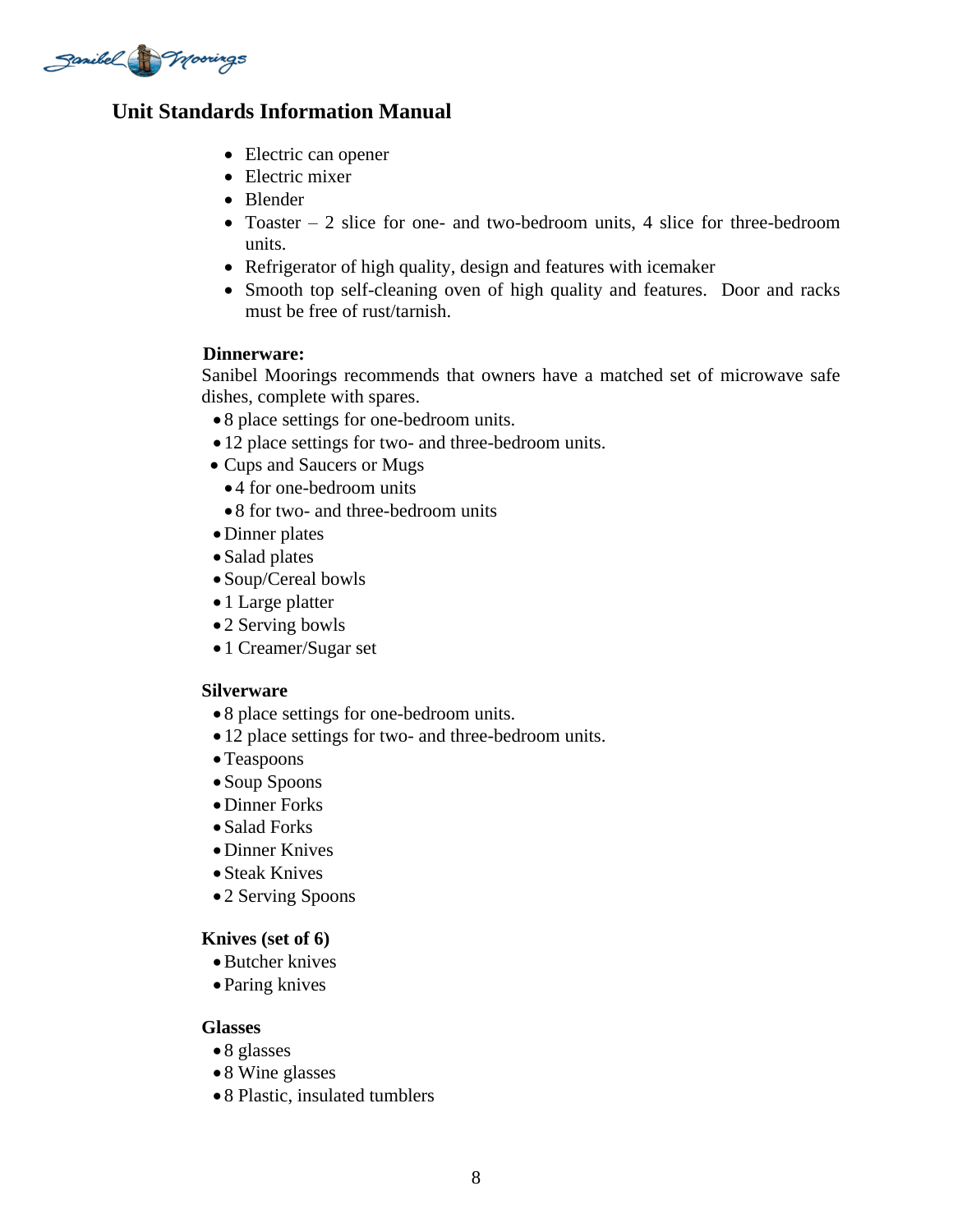

## **Pots/Pans**

Pots and pans of heavy grade quality with non-stick surfaces are recommended.

- 4-quart Dutch oven with lid
- 3-quart saucepan with lid
- 2-quart saucepan with lid
- 1-quart saucepan with lid
- 12-inch frying pan with lid preferred
- 10-inch frying pan with lid preferred
- 8-inch frying pan

#### **Bakeware**

- •Broiler pan
- •Cookie sheet
- Pizza pan
- •Muffin pan
- •Roaster

#### **Casserole Dishes**

Microwavable and/or glass casserole dishes of any size combination are recommended.

• 2 quart with lid

## **Plastic Serving Utensils (set of 6)**

- Solid spoon
- Slotted spoon
- •Meat fork

#### **Miscellaneous Items**

- •Battery operated clock for kitchen area
- •Bottle opener
- •Broom and Dustpan
- •Bucket
- Cheese slicer
- •Colander
- •Corkscrew
- •Cutting board, glass preferred
- •Grater
- •Handheld can opener
- Iron and Ironing board
- Juicer
- •Luggage rack, collapsible (1 per bedroom is preferred)
- •Measuring cups
- Measuring spoons
- •Mixing bowls